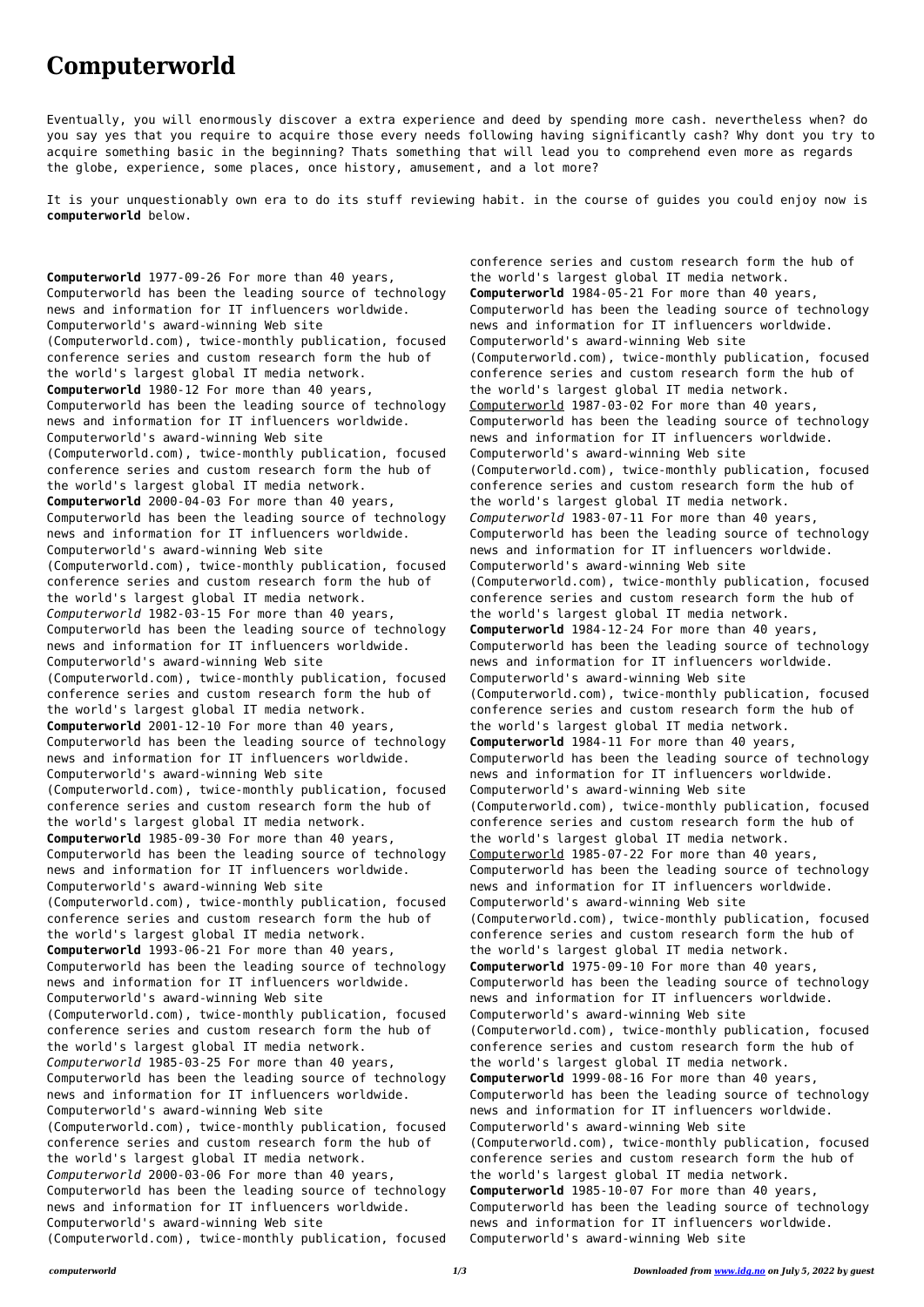(Computerworld.com), twice-monthly publication, focused conference series and custom research form the hub of the world's largest global IT media network. Computerworld 1980-05-05 For more than 40 years, Computerworld has been the leading source of technology news and information for IT influencers worldwide. Computerworld's award-winning Web site (Computerworld.com), twice-monthly publication, focused conference series and custom research form the hub of the world's largest global IT media network. **Computerworld** 1998-11-30 For more than 40 years, Computerworld has been the leading source of technology news and information for IT influencers worldwide. Computerworld's award-winning Web site (Computerworld.com), twice-monthly publication, focused conference series and custom research form the hub of the world's largest global IT media network. *Computerworld* 1986-10-27 For more than 40 years, Computerworld has been the leading source of technology news and information for IT influencers worldwide. Computerworld's award-winning Web site (Computerworld.com), twice-monthly publication, focused conference series and custom research form the hub of the world's largest global IT media network. **Computerworld** 1999-03-15 For more than 40 years, Computerworld has been the leading source of technology news and information for IT influencers worldwide. Computerworld's award-winning Web site (Computerworld.com), twice-monthly publication, focused conference series and custom research form the hub of the world's largest global IT media network. **Computerworld** 1988-02-08 For more than 40 years, Computerworld has been the leading source of technology news and information for IT influencers worldwide. Computerworld's award-winning Web site (Computerworld.com), twice-monthly publication, focused conference series and custom research form the hub of the world's largest global IT media network. Computerworld 1980-10-20 For more than 40 years, Computerworld has been the leading source of technology news and information for IT influencers worldwide. Computerworld's award-winning Web site (Computerworld.com), twice-monthly publication, focused conference series and custom research form the hub of the world's largest global IT media network. Computerworld 2000-05-22 For more than 40 years, Computerworld has been the leading source of technology news and information for IT influencers worldwide. Computerworld's award-winning Web site (Computerworld.com), twice-monthly publication, focused conference series and custom research form the hub of the world's largest global IT media network. **Computerworld** 1988 For more than 40 years, Computerworld has been the leading source of technology news and information for IT influencers worldwide. Computerworld's award-winning Web site (Computerworld.com), twice-monthly publication, focused conference series and custom research form the hub of the world's largest global IT media network. **Computerworld** Alfred Elton Van Vogt 1983 Computerworld 1976-12-20 For more than 40 years, Computerworld has been the leading source of technology news and information for IT influencers worldwide. Computerworld's award-winning Web site (Computerworld.com), twice-monthly publication, focused conference series and custom research form the hub of the world's largest global IT media network. Computerworld 1973-08-29 For more than 40 years, Computerworld has been the leading source of technology news and information for IT influencers worldwide. Computerworld's award-winning Web site (Computerworld.com), twice-monthly publication, focused conference series and custom research form the hub of the world's largest global IT media network. **Computerworld** 1983-04-11 For more than 40 years,

Computerworld has been the leading source of technology news and information for IT influencers worldwide. Computerworld's award-winning Web site (Computerworld.com), twice-monthly publication, focused conference series and custom research form the hub of the world's largest global IT media network. **Computerworld** 1981-10-26 For more than 40 years, Computerworld has been the leading source of technology news and information for IT influencers worldwide. Computerworld's award-winning Web site (Computerworld.com), twice-monthly publication, focused conference series and custom research form the hub of the world's largest global IT media network. **Computerworld** 1993-08-23 For more than 40 years, Computerworld has been the leading source of technology news and information for IT influencers worldwide. Computerworld's award-winning Web site (Computerworld.com), twice-monthly publication, focused conference series and custom research form the hub of the world's largest global IT media network. *Computerworld* 1993-11-01 For more than 40 years, Computerworld has been the leading source of technology news and information for IT influencers worldwide. Computerworld's award-winning Web site (Computerworld.com), twice-monthly publication, focused conference series and custom research form the hub of the world's largest global IT media network. Computerworld 1982-06-07 For more than 40 years, Computerworld has been the leading source of technology news and information for IT influencers worldwide. Computerworld's award-winning Web site (Computerworld.com), twice-monthly publication, focused conference series and custom research form the hub of the world's largest global IT media network. **Computerworld** 1985-04-22 For more than 40 years, Computerworld has been the leading source of technology news and information for IT influencers worldwide. Computerworld's award-winning Web site (Computerworld.com), twice-monthly publication, focused conference series and custom research form the hub of the world's largest global IT media network. **Computerworld** 1986-01-13 For more than 40 years, Computerworld has been the leading source of technology news and information for IT influencers worldwide. Computerworld's award-winning Web site (Computerworld.com), twice-monthly publication, focused conference series and custom research form the hub of the world's largest global IT media network. Computerworld 1994-01-24 For more than 40 years, Computerworld has been the leading source of technology news and information for IT influencers worldwide. Computerworld's award-winning Web site (Computerworld.com), twice-monthly publication, focused conference series and custom research form the hub of the world's largest global IT media network. **Computerworld** 1996-09-09 For more than 40 years, Computerworld has been the leading source of technology news and information for IT influencers worldwide. Computerworld's award-winning Web site (Computerworld.com), twice-monthly publication, focused conference series and custom research form the hub of the world's largest global IT media network. Computerworld 1978-04-17 For more than 40 years, Computerworld has been the leading source of technology news and information for IT influencers worldwide. Computerworld's award-winning Web site (Computerworld.com), twice-monthly publication, focused conference series and custom research form the hub of the world's largest global IT media network. **Computerworld** 1999-01-25 For more than 40 years, Computerworld has been the leading source of technology news and information for IT influencers worldwide. Computerworld's award-winning Web site (Computerworld.com), twice-monthly publication, focused conference series and custom research form the hub of